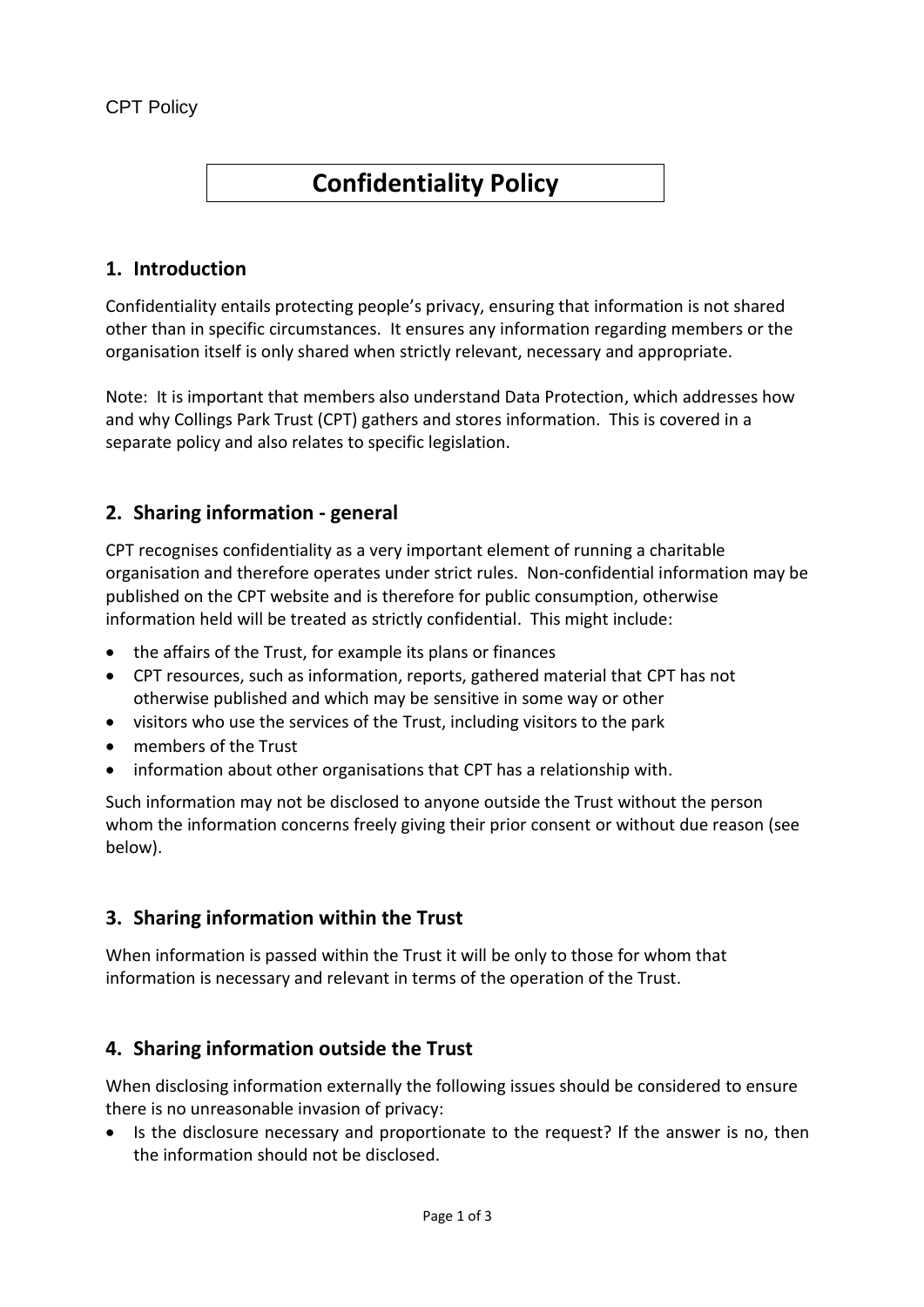#### CPT Policy

- What is the receiving party intending to do with the information? If the purpose for which the information is being sought is for an unreasonable purpose then the information should not be disclosed.
- Does disclosure of this information affect CPT commercially?

For the Trust to share information about a person, that should have given written consent, having been told the reasons for and implications of sharing.

No personal information about members, volunteers or visitors will be given to any third party including a member of their family, without the consent of the person concerned. Information will only be divulged on a "need to know" basis.

The only exceptions to the above are when one or more of the following apply:

- There is overriding public interest to disclose the confidential information;
- Disclosure is necessary to:
	- o protect minors or other vulnerable groups
	- o prevent life threatening situations (i.e. a risk of death or serious harm)
	- o detect, investigate or prevent a serious offence from being committed.

#### **5. Disclosure to Authorities**

CPT is not obliged to disclose any information, unless ordered to do so by a court or if a police warrant is obtained. However, it is CPT policy to co-operate with authorities such as the Police, social services, the probation service, courts, the Health and Safety Executive and the National Health Service and to provide such authorities with confidential information relating to visitors if one of the criteria listed in the previous section is present.

Before disclosing to a court or the police, consideration should be given as to whether they have reasonable grounds to suspect that a serious crime may be committed and/or has been committed, unless there are statutory obligations to disclose the information. Information may also be disclosed to other third parties if required to do so by law.

Examples of serious crimes may include but are not limited to:

- Abusing and/or assaulting third parties (including children)
- Drug trafficking
- Assault, rape or murder
- **•** Fraud